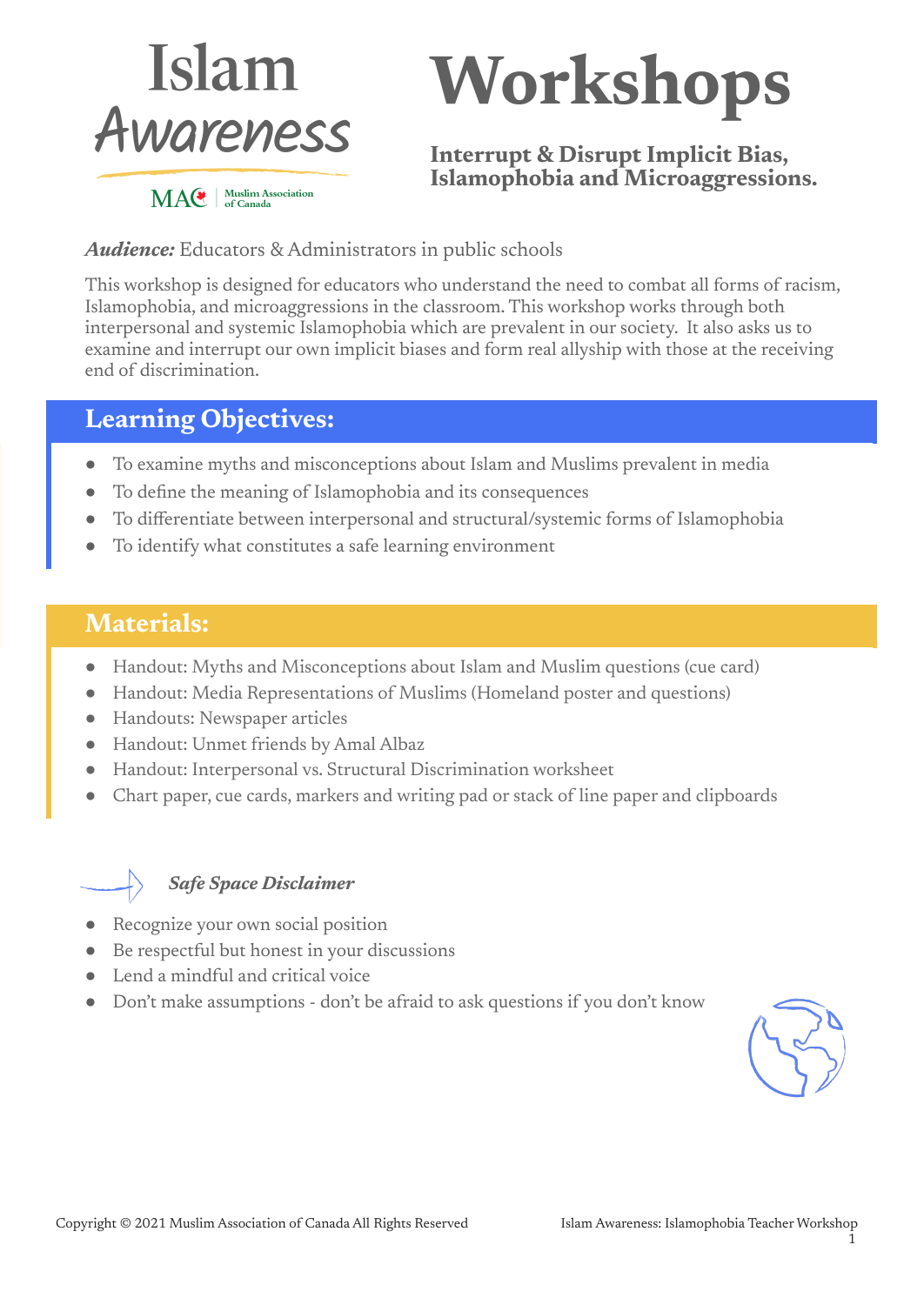# **Part 1: Interrupt & Disrupt Implicit Bias!**

#### **Activity: Myths and misconceptions about Islam and Muslims**

#### **What have you learned about Islam and Muslims lately?**

- Everyone will receive a cue card. Write down your answer to the following questions:
	- What are some myths, misconceptions, or stereotypes that you've heard about Muslims?
	- What are some myths, misconceptions, or stereotypes that you've heard about the religion of Islam?
- Some possible answers (but we will not be taking it up):

#### **About Muslims:**

- Difficult to relate to religious, conservatives Muslims as they don't really belong...
- They are newcomers, they don't speak English well
- Liberal Muslims are OK but religious, conservative Muslims could become 'fundamentalist' and terrorists
- Women are oppressed and/or forced to do things (e.g. wear hijaab) **About Islam:**
- It is a violent, barbaric religion
- Shariah Law oppresses women
- It is strict and/or old-fashioned and not compliant with the current lifestyle
- It is an Eastern religion; it doesn't belong in Canada
- Put the card aside for now.

#### *Discussion: Introducing Terms*

- Myths, misconceptions, and stereotypes are all largely false views and opinions about something
- **Where do they come from?** What is the origin of these misconceptions and stereotypes about Islam and Muslims?
	- $\triangleright$  Two main factors contribute to this narrative about Islam and Muslims
	- 1. **Ignorance**; a lack of knowledge about Islam and Muslims
		- Faulty sources of knowledge (e.g. biased mainstream media channels) and lack of reliable sources
		- Lack of interaction with Muslims
		- Being biased against Islam/Muslims
	- 2. **Prejudice, hatred**
		- A malicious intent to perpetuate a harmful narrative about Muslims
		- Negative feelings towards Muslims, influenced by:
		- Friends and/or family
		- Negative portrayals in mainstream media, film, television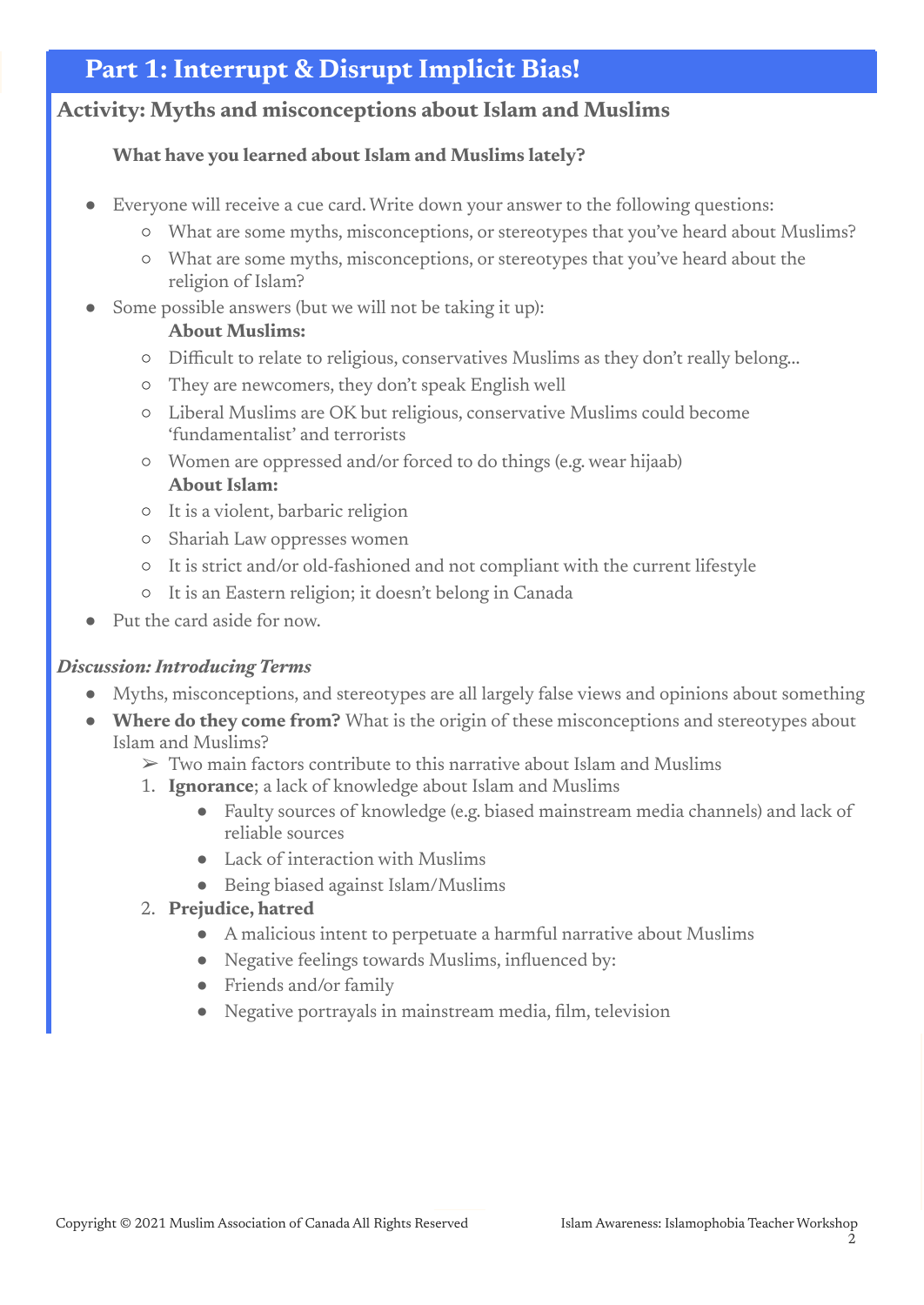# **Part 2: What is Islamophobia?**

#### *Self-Assessment*

- ➢ Do I hold *implicit biases* against a particular group of people?
	- Implicit bias refers to the attitudes or stereotypes that affect our understanding, actions, and decisions in an unconscious manner. It can be positive or negative.
- $\triangleright$  Do I hold negative implicit biases against Muslims?

### *Activity: Does Islamophobia exist in Canada?*

Participants are asked to define Islamophobia without looking it up within their group;

- $\triangleright$  Interpersonal or private Islamophobia
- ➢ Systemic or structural Islamophobia
- This exercise should be done in groups of 2-4 and the definitions and examples should be written on a chart paper. Keep the chart paper aside as we will build on it further as we proceed in this activity.
- Participants will then review a variety of voices and view different examples and analyses in order to create their very own working definition of Islamophobia. Each group should be given the following handouts below at the start of this activity. *Handouts: 1) Spoken Word (Unmet Friends), 2 ) two news articles, 3) "Homeland" cover poster, 4) Interpersonal vs. systemic Islamophobia graphic organizer*
- Each handout also comes with a set of questions that should be answered by the group. The graphic organizer should be filled in as participants proceed from one example to the next.

#### **1) Spoken Word:** Unmet [Friends"](https://drive.google.com/file/d/1yvkijoigdSqscV0Cy2pWo0Udby5GaYXh/view?usp=sharing) by Amal Albaz

- Handout spoken word poetry titled *"Unmet Friends"* by Amal Albaz. Participants are invited to reflect for a couple of minutes by themselves and highlight 3-5 lines they found resonated with them or revealed more to them about Islamophobia. Then participants return to their groups to answer the following questions and add more layers to their Islamophobia definition.
- Inform participants to pay particular attention to the differences between interpersonal and structural Islamophobia.
	- How do you think the poet would define Islamophobia?
	- Which lines got your attention?
	- Which statement made you react?
	- What else can you add to your group's definition of Islamophobia?

#### **2) News articles:**

- Distribute the stapled set of news articles featuring recent incidents of Islamophobia in Canada. Get into groups and discuss the following questions and if need be add more layers to your Islamophobia definition. Inform participants to pay particular attention to the differences between interpersonal/private and structural/systemic Islamophobia.
	- What happened in the story?
	- How is this incident Islamophobic?
	- Who are the victims? How were they affected?
		- Who was *directly* affected by what happened?
		- Who was *indirectly* affected by what happened?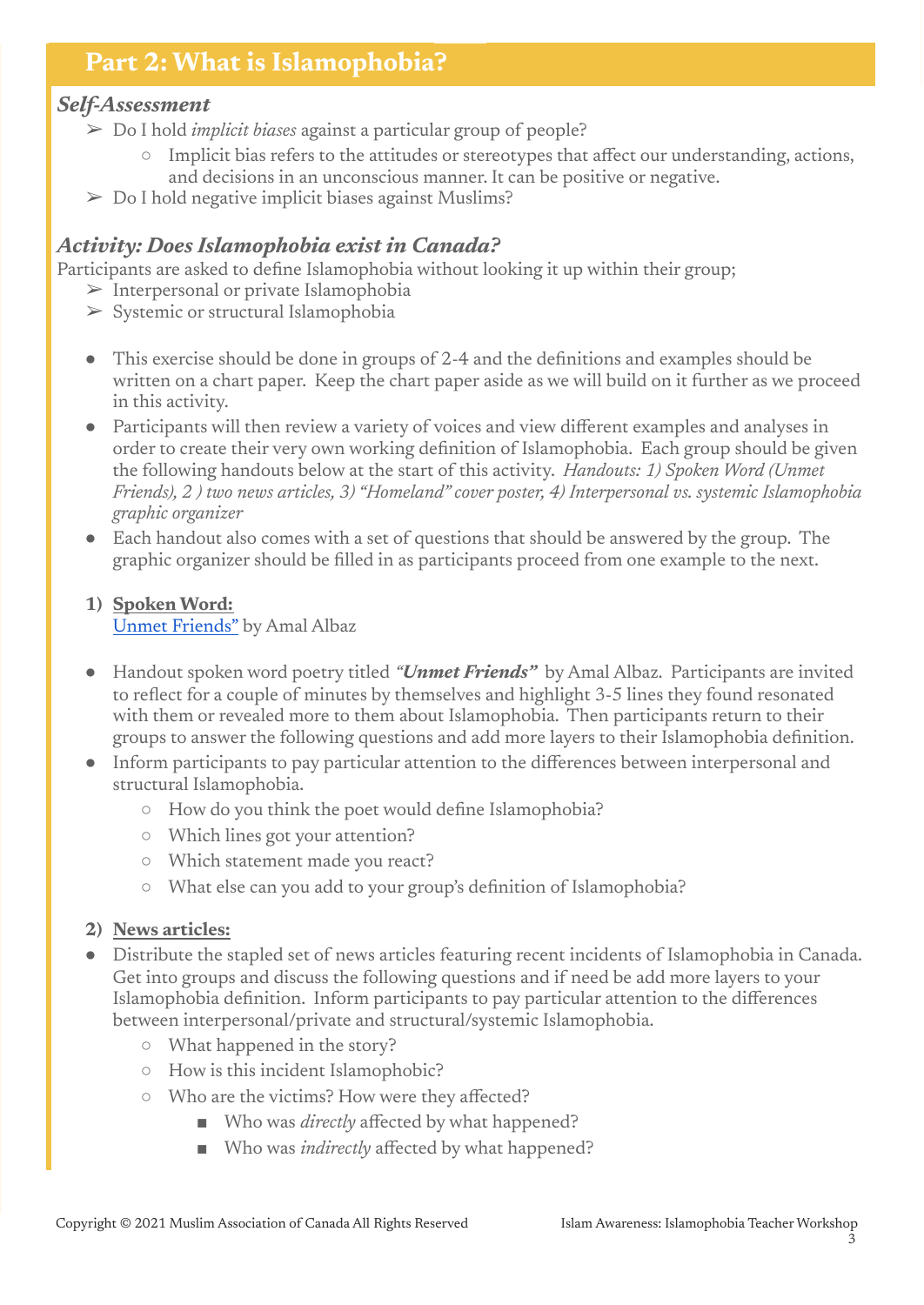#### *Articles:*

Deadly London Attack

[https://www.npr.org/2021/06/12/1005268914/hate-wiped-away-a-muslim-canadian-family-h](https://www.npr.org/2021/06/12/1005268914/hate-wiped-away-a-muslim-canadian-family-heres-how-friends-want-them-remembered) [eres-how-friends-want-them-remembered](https://www.npr.org/2021/06/12/1005268914/hate-wiped-away-a-muslim-canadian-family-heres-how-friends-want-them-remembered)

Women attacked in Hamilton

[https://nowtoronto.com/news/hamilton-assault-on-hijab-wearing-women-eerily-reminiscent-of](https://nowtoronto.com/news/hamilton-assault-on-hijab-wearing-women-eerily-reminiscent-of-london-rampage-says-muslim-group)[london-rampage-says-muslim-group](https://nowtoronto.com/news/hamilton-assault-on-hijab-wearing-women-eerily-reminiscent-of-london-rampage-says-muslim-group)

Women attacked in Alberta

<https://www.cbc.ca/news/canada/edmonton/muslim-women-attacks-edmonton-1.6081152>

Desensitized to violence against Muslims

[https://theconversation.com/london-terror-attack-canadians-have-become-desensitized-to-viole](https://theconversation.com/london-terror-attack-canadians-have-become-desensitized-to-violence-against-muslims-162392) [nce-against-muslims-162392](https://theconversation.com/london-terror-attack-canadians-have-become-desensitized-to-violence-against-muslims-162392)

**3) Media:**



*Source:* [Homeland:](https://drive.google.com/file/d/1CM-mQdEg8wLSIT4RuEaibU4jVy2DXecj/view?usp=sharing) Netflix series in its 9th season.

- This is the final activity\*\* in this section of defining Islamophobia. Ask the participants to answer these questions by referring to the Homeland poster used to promote the show
- $\triangleright$  Whose face can we see in the photo?
- $\triangleright$  Whose faces can't we see in the photo?
- $\triangleright$  If you were to name a country where this photo might have been taken, which country would you pick? Why did you pick that country?
- $\triangleright$  How would you racially and ethnically identify the person in the red scarf? What about the people wearing black?
- $\triangleright$  What does this image tell you about the gender of the person in the red scarf? What words would you use to describe this person?
- $\triangleright$  What does this image tell you about the gender of the people wearing black? What words would you use to describe them?
- $\triangleright$  What emotions are being communicated in the photo?
- $\triangleright$  What does the name of the show refer to?
- $\triangleright$  What does this image tell you about Muslims?

\*\*activity adapted from "*What Is Islamophobia? Interpersonal vs. Structural Discrimination: Teaching for Change" by Alison Kysia*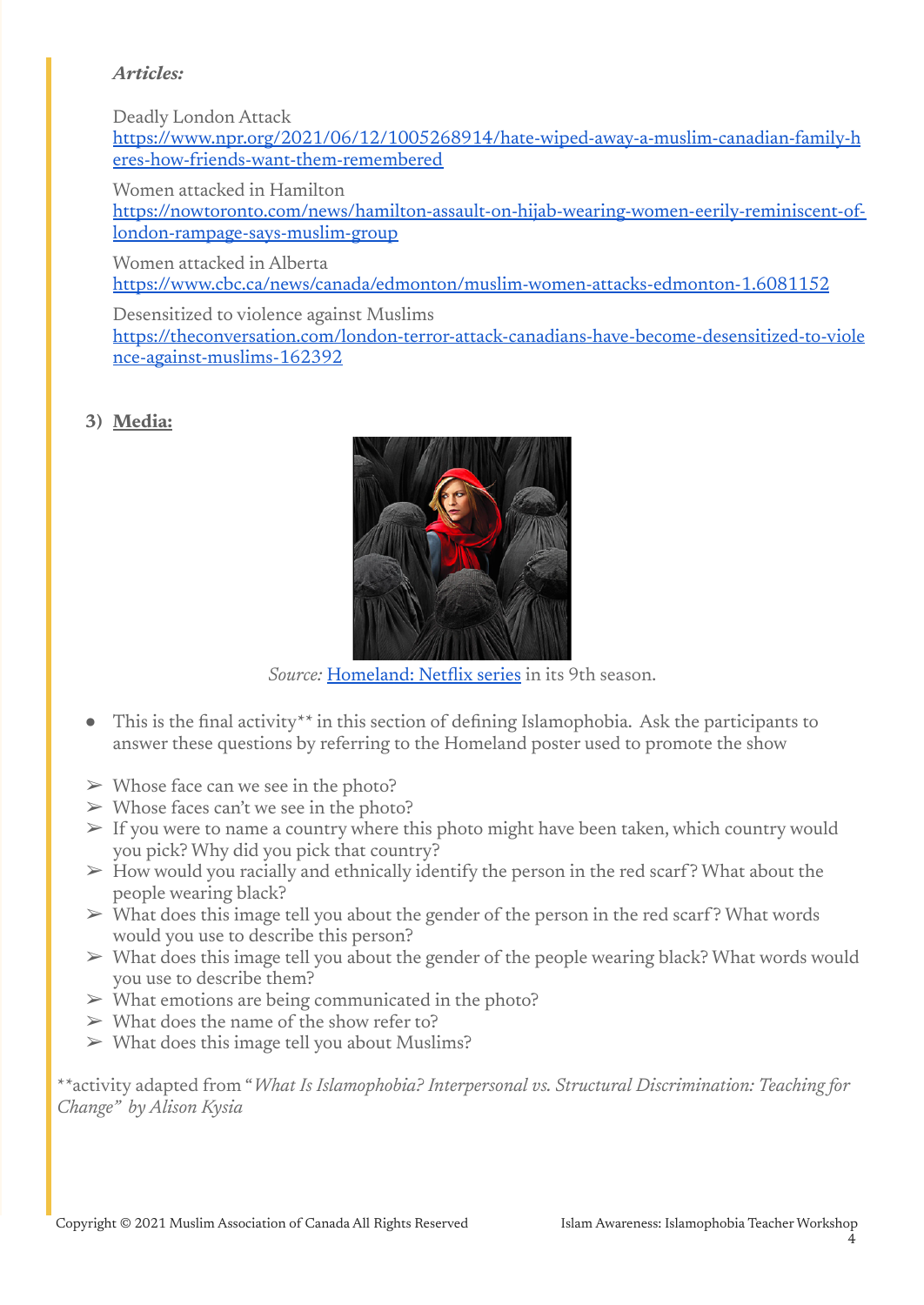After completing these questions on "Homeland" everyone should remain in their group until the handout titled "Interpersonal v. Systemic [Discrimination](https://docs.google.com/document/d/1lrSI0DftF5h1eWUiyxpYBUxTeYWHA4R3xMU8_2uk7hQ/edit?usp=sharing) " has been completed by each group.

Ask participants to come back as one group to answer the following questions together. Answers can be written on the white/blackboard by the facilitator.

- What is the difference between interpersonal and structural discrimination?
- Why is it important to decipher these terms?
- If you wanted to reduce discrimination, which strategies could you use to reduce interpersonal discrimination?
- Which strategies could you use to reduce structural discrimination?
- How do these strategies overlap?
- How are they different?

# **Part 3: Co-construct a definition of Islamophobia**

Facilitators may use the prompts below to guide the discussion into formulating a definition of Islamophobia into the two forms we have reviewed in this activity.

#### *Definition:*

- Islamophobia is:
	- a fear,
	- hatred, and
	- hostility toward Islam and Muslims
	- dehumanizing rhetoric
	- degrading representations of Muslims and Islam that result in bias
	- discrimination, violence,
	- marginalization and exclusion of Muslims from social, political, and civic life.
- Islamophobia can take many covert/implicit forms...
	- Failing to acknowledge their presence
	- Recognizes Muslims only in extremes (the oppressed veiled Muslim woman/ the bearded angry Muslim man or the liberated Muslim woman without a hijab and dating men etc..)
	- Subtle discrimination
		- Microaggressions
		- "Random selection" for additional screening at airports
		- Implying that a certain act of terrorism was committed because Muslims "hate us" or "our way of life" v. "their way of life"
	- Using stereotypes to make a well-intentioned joke or comment to a Muslim
		- Mocking an accent
- Or overt forms...
	- Verbal assault
		- Name-calling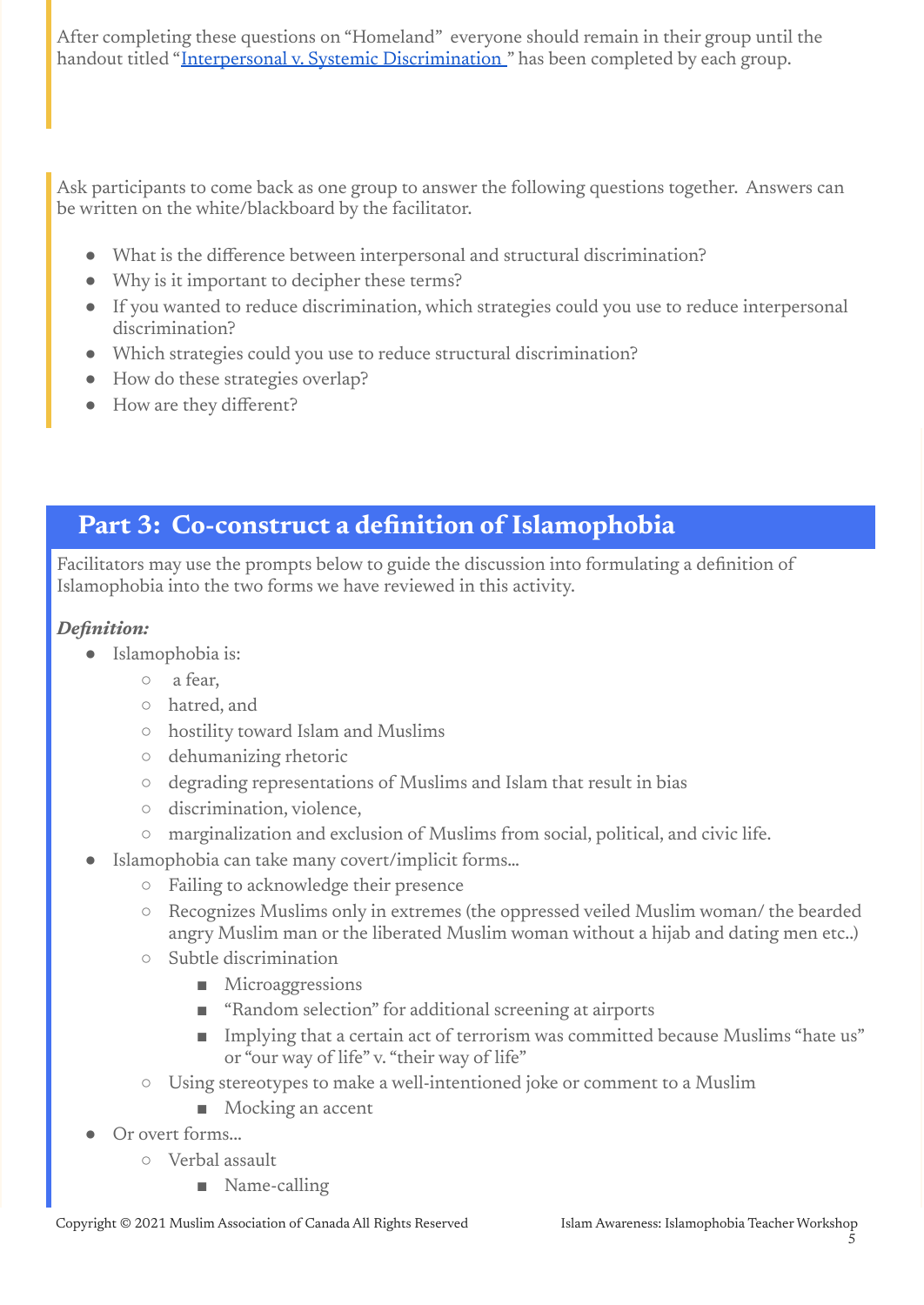- Raising voice; verbally attacking (with incessant questions or insults)
- "Go back to your country"
- "You don't belong here"
- "Your people did this..."
- "As a white Muslim, you've betrayed your people…"
- Discrimination: the unjust treatment of a group of people on the grounds of their faith, etc.
- Physical assault
	- Pushing, punching
	- Pulling hijab off
- Murder
	- Depicted as self-defense or simple altercation gone wrong

**Definition of Islamophobia\*\*:** Islamophobia, at least partially, refers to a system of advantages and disadvantages based on the othering of Muslims from the dominant culture. At a personal level, prejudice and discrimination represent;

a) the belief that members of different religio-cultural groupings have different characteristics that are understood hierarchically or placed along a binary of inferior/superior;

b) the conditioning and stereotypes internalized and replicated by members of the dominant culture/grouping and

c) actions taken related to these beliefs and conditioning which include the systemic misuse of power by individuals and institutions.

#### **\*\*Definition taken from MAC's Anti-Islamophobia course offered online.**

#### *Discussion: The Consequences*

- What are some consequences of Islamophobia?
- On a personal level: How do you think it feels to be subjected to these forms of Islamophobia?
	- Hurt; emotionally impacted
		- Being the target of hate can cause psychological damage
		- Muslims may feel frustrated and confused at being treated this way, especially those who are active, contributing members of society
	- Afraid; paranoid; threatened; unsafe
		- Muslims could fear leaving their homes, interacting with people, sending their children to school, etc.
		- Isolation might be the response to this fear
	- Unwelcome; alienated
		- Many Muslims call Canada their home, but Islamophobic incidents make them feel like they don't belong.
		- Many young Muslims may experience identity crises; they feel they will never fit it anywhere
	- Ashamed; low self-esteem
		- Muslim youth can be made to feel ashamed of their ethnic and religious backgrounds; they might act differently to 'fit in', which causes tension between aspects of their identity
		- Muslims may suffer from mental illness as a result of the rampant Islamophobia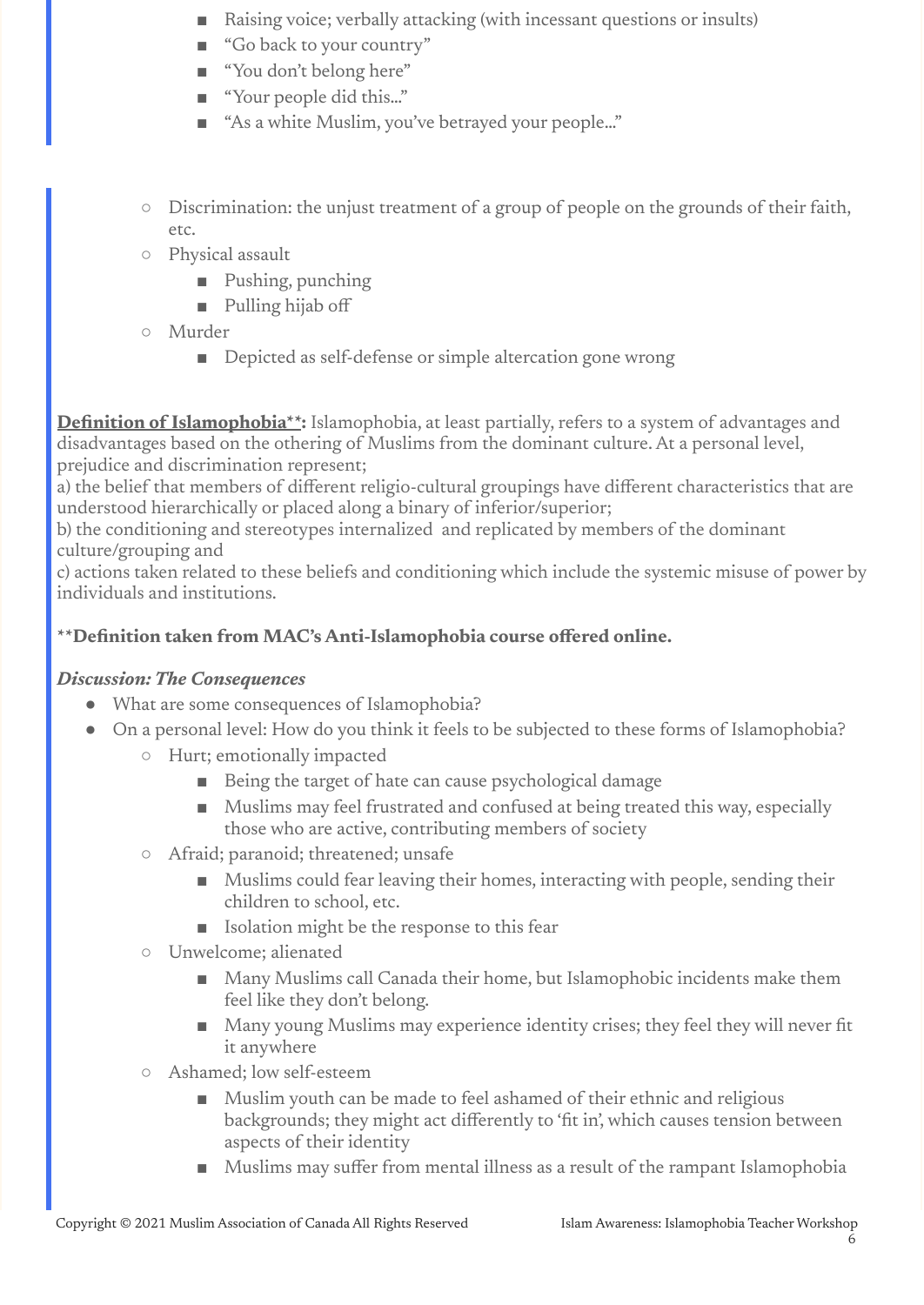- On a community level: How do you think Muslim communities are affected by Islamophobia?
	- Higher levels of mental illness; not enough resources to specifically meet the psychological needs of Muslims
		- Stress, anxiety, depression, PTSD
	- Trauma
		- Entire communities are affected by incidents of Islamophobic violence in particular, especially if it was fatal
		- Grief and terror
	- Distrust in the non-Muslim community, the authorities (law enforcement or government agents), etc.
		- Reluctance to interact with anyone outside of the Muslim community
	- Houses of worship and homes feel unsafe and under threat
		- Lack of safe spaces
		- Money is needed for drastic security measures

# **Part 4: What can you do to create a safe learning environment?**

There's always hope! Muslims are resilient, but it helps to have allies.



### *How to Become an Ally to Muslims (with suggested action items):*

- 1. Beware of your implicit bias and your social position (especially as an educator)
	- Think before you speak
		- Is it true?
		- Is it kind?
		- Is it necessary?
	- Work on consciously changing your stereotypes
		- Stereotypes are not set in stone our opinions and biases about people are changeable, as we are
		- Understand where the bias might be coming from
		- Seek out positive experiences that are counter-stereotypical
	- Don't laugh at racist, Islamophobic, or other stereotypical jokes
- 2. See the humanity in others
	- Learn about Muslims and their rich, diverse cultures
		- Ask questions don't make assumptions or judgments
	- Try to understand someone else's perspective
		- How would you feel if this happened to you?
	- Engage in dialogue
		- Focus on commonalities, not differences
		- Make connections with parents, community builders etc...
- 3. Take Meaningful Action